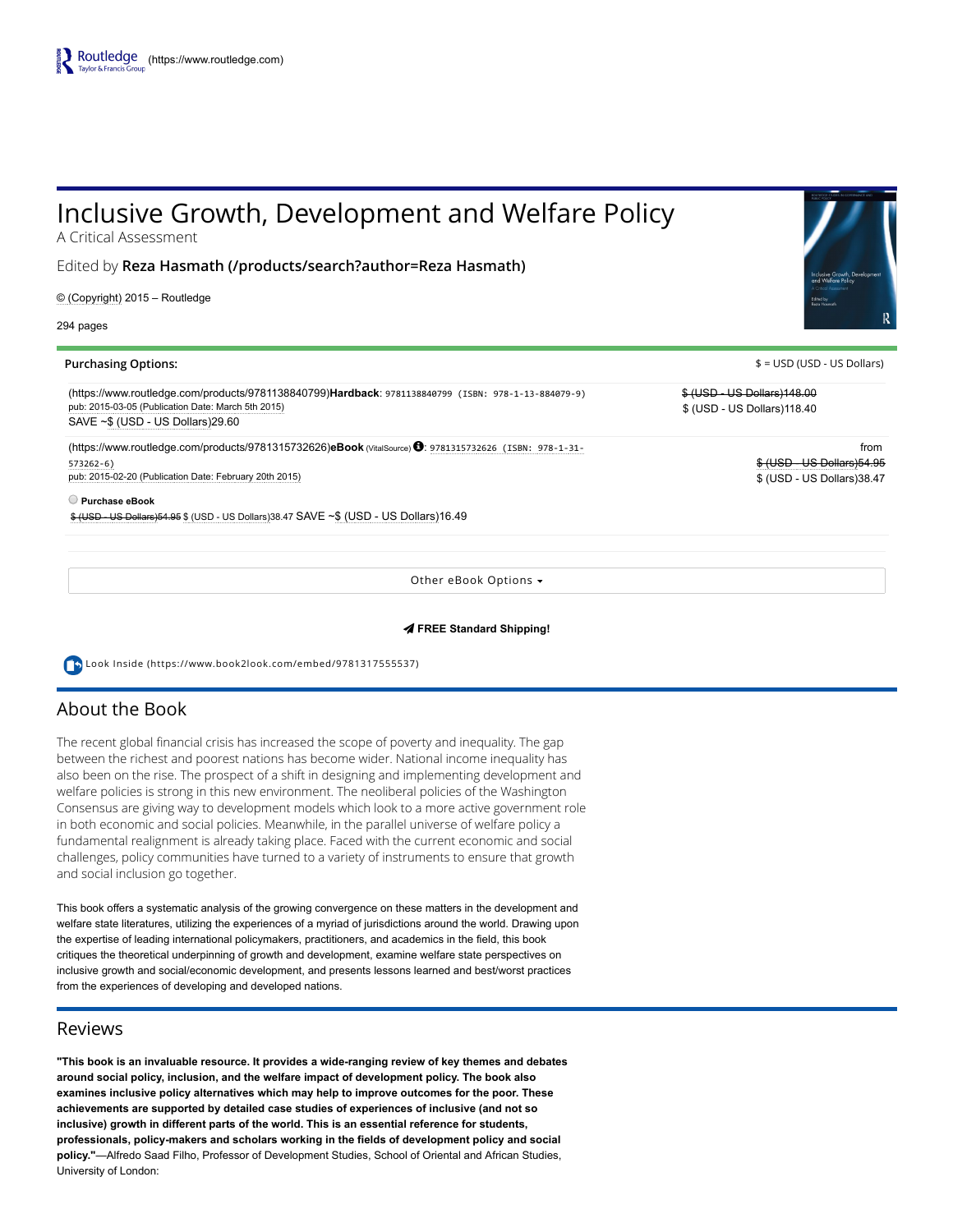"This book directly faces one of the most pressing issues of developing and developed states in the twenty-first century: how to go beyond neoliberalism in fashioning a welfare system and economic structure that provides for all, not just the economic winners … [It] provides a unifying argument that: (a) welfare regimes matter, (b) they should be based on local conditions, and (c) the shape of social assistance programmes should work with the market to assist the disadvantaged and excluded. This book should be seen as an attempt to rescue support for the market by advocating policies that share market-lead growth with all citizens of a nation ... The authors do a quite convincing job of outlining such a policy agenda and suggest a viable method to achieve policy results. Beyond the interesting content of the chapters, they directly spoke to each other, referencing arguments in previous or later chapters that help make the overall thematic concepts behind the book more cohesive. [The book] often felt as if the authors were in real dialog with each other, an uncommon but highly enjoyable and edifying experience." - Andrew W. MacDonald, University of Louisville, Journal of Development Studies

# Table of Contents

Selected Contents: 1. The Paradigms of Inclusive Growth, Development and Welfare Policy Reza Hasmath 2. Inequality and Growth - New Evidence and Policy Implications Pier Carlo Padoan 3. Does Domestic Welfare Reform Spill into Development Assistance Overseas? The South Korean Case Pil Ho Kim and Woojin Jung 4. Development in Transition: Lessons from Central and South Asia Shailaja Fennell 5. China's "Development Model" – A "Model" of Inclusion? Jennifer Y.J. Hsu 6. The Beijing Consensus as a Philosophical Policy Tool Reza Hasmath 7. Social Investment, Inclusive Growth and the State James Midgley 8. The 'Social' in Inclusive Growth. The Social Investment Perspective Jane Jenson 9. The Long Road Towards a Social Investment Welfare State Nathalie Morel, Bruno Palier, and Joakim Palme 10. The 'New' Social Investment Policies in Japan and South Korea Ito Peng 11. South Africa: A Different Welfare and Development Paradigm? Rebecca Surender 12. Social Investment for Inclusive Growth in Australia Paul Smyth 13. Inclusion, Citizenship, Poverty and Welfare Reform: The New Zealand Experience Mike O'Brien 14. Poverty, Invisibility and the Welfare State in the Developing World Joseph Wong 15. Basic Income in a Globalized Economy Philippe Van Parijs and Yannick Vanderborght